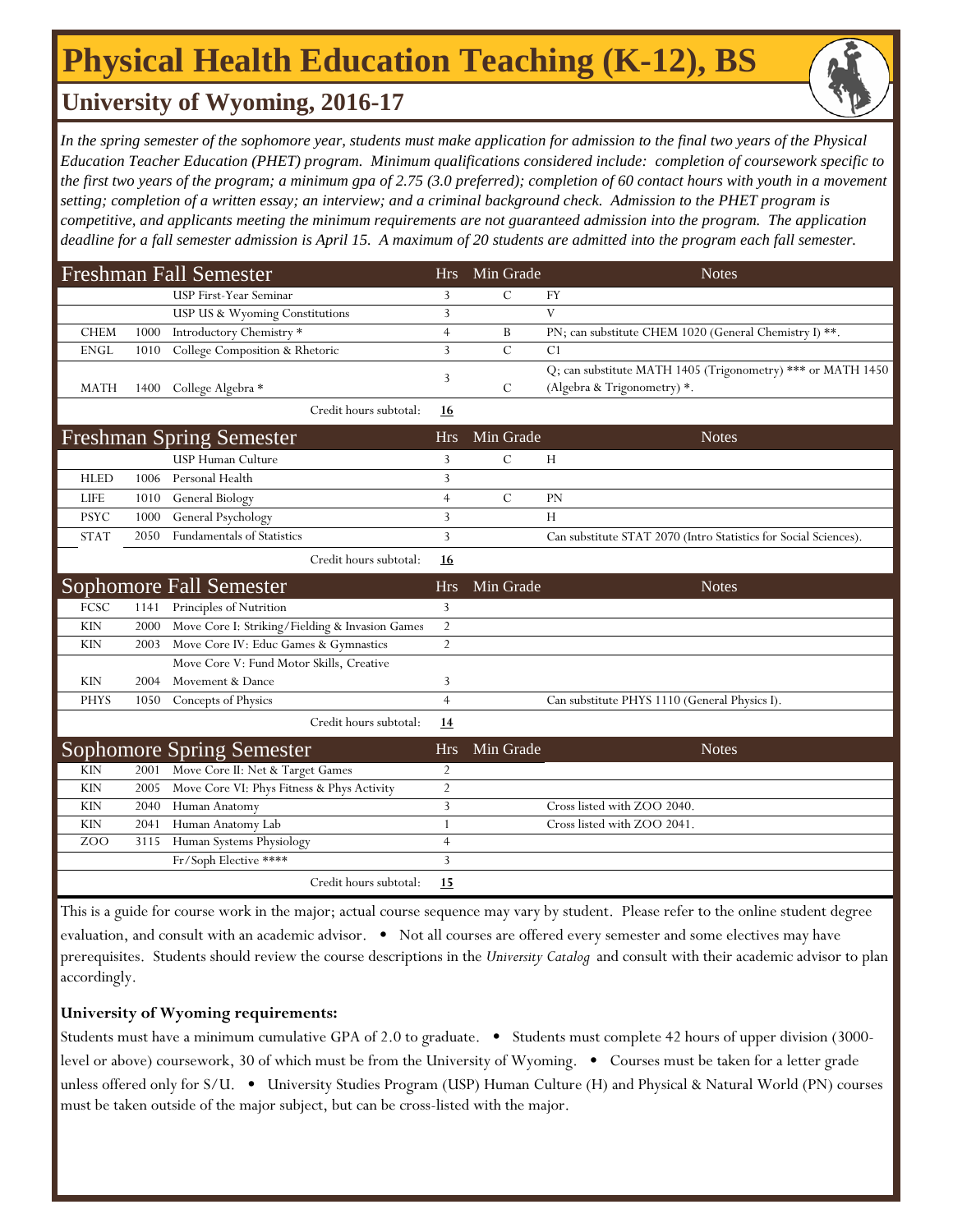# **Physical Health Education Teaching (K-12), BS**

### **University of Wyoming, 2016-17**

|             |      | $\tilde{\phantom{a}}$                          |                |                |                                                | — |
|-------------|------|------------------------------------------------|----------------|----------------|------------------------------------------------|---|
|             |      | Junior Fall Semester                           | <b>Hrs</b>     | Min Grade      | <b>Notes</b>                                   |   |
| <b>KIN</b>  | 3012 | Teaching Laboratory I                          | 3              | $\mathcal{C}$  | C <sub>2</sub>                                 |   |
| <b>KIN</b>  | 3021 | Physiology of Exercise                         | $\overline{4}$ |                |                                                |   |
| <b>KIN</b>  | 3034 | Lifespan Motor Development                     | 3              | $\mathcal{C}$  |                                                |   |
| <b>KIN</b>  | 3037 | Sport Psychology                               | 3              |                | Can substitute KIN 3038 (Exercise Psychology). |   |
| <b>KIN</b>  | 3050 | Prevention & Care of Athletic Injuries         | $\overline{2}$ |                |                                                |   |
|             |      | Credit hours subtotal:                         | 15             |                |                                                |   |
|             |      | <b>Junior Spring Semester</b>                  | <b>Hrs</b>     | Min Grade      | <b>Notes</b>                                   |   |
|             |      | Teaching Reading & Study Strategies in Content |                |                |                                                |   |
| <b>EDSE</b> | 3540 | Areas                                          | $\overline{2}$ |                |                                                |   |
| <b>KIN</b>  | 3011 | Teaching Methods in Physical Education         | 3              | C              |                                                |   |
| <b>KIN</b>  | 3015 | Teaching Laboratory II                         | 3              | $\overline{C}$ |                                                |   |
| <b>KIN</b>  | 3060 | Understanding Skill Acquisition for Teaching   | 3              |                |                                                |   |
| <b>KIN</b>  | 4055 | Adapted Physical Education                     | $\overline{2}$ |                |                                                |   |
| <b>KIN</b>  | 4080 | Assessment in Physical Education               | 3              | $\mathcal{C}$  | C <sub>3</sub>                                 |   |
|             |      | Credit hours subtotal:                         | <u>16</u>      |                |                                                |   |
|             |      | <b>Senior Fall Semester</b>                    | <b>Hrs</b>     | Min Grade      | <b>Notes</b>                                   |   |
| <b>KIN</b>  | 3042 | Biomechanics of Human Movement                 | 3              |                |                                                |   |
| <b>KIN</b>  | 4012 | Curriculum Development in Phys Education       | 3              |                |                                                |   |
| <b>KIN</b>  | 4013 | School Administration for Health Science       | $\overline{2}$ |                |                                                |   |
| <b>KIN</b>  | 4017 | Teaching Laboratory III                        | 3              |                |                                                |   |
|             |      | Elective *****                                 | 3              |                |                                                |   |
|             |      | Credit hours subtotal:                         | 14             |                |                                                |   |
|             |      | <b>Senior Spring Semester</b>                  | <b>Hrs</b>     | Min Grade      | <b>Notes</b>                                   |   |
| <b>KIN</b>  | 4099 | Student Teaching in Physical Education ******  | 12             |                |                                                |   |
|             |      | Elective *****                                 | 3              |                |                                                |   |
|             |      | Credit hours subtotal:                         | 15             |                |                                                |   |
|             |      | <b>TOTAL CREDIT HOURS:</b>                     | 121            |                |                                                |   |
|             |      |                                                |                |                |                                                |   |

#### **College of Health Sciences Notes:**

Performance expectations for majors in the College of Health Sciences exceed institutional requirements. Please discuss with an academic advisor to understand the difference. • Admission to the clinical portion of Health Sciences majors is competitive and is not guaranteed even with minimum qualifications. Be prepared to meet and exceed expectations. • Background checks are required at some point within all Health Science majors and careers. Students should understand the long-term ramifications of all decisions and actions early on so as not to jeopardize future academic and career goals.

#### **Physical Health Education Teaching (K-12) Program Notes:**

The Department of Kinesiology and Health Sciences requires 48 hours of upper division credit for graduation with degrees in Kinesiology and Health Promotion and Physical Education Teaching. • Students seeking a coaching endorsement should discuss the requirements with their academic advisor.

\* Requires MATH ACT ≥ 23, MATH SAT ≥ 600, Math Placement Exam ≥ 3, or  $\geq C$  in MATH 0925. (University standard)

\*\* Requires MATH ACT ≥ 23, MATH SAT ≥ 600, Math Placement Exam ≥ 3, and concurrent enrollment in MATH 1400, 1405, or 1450. (University standard)

\*\*\* Requires MATH ACT ≥ 25, MATH SAT ≥ 600, Math Placement Exam ≥ 4, or  $\geq$  C in MATH 1400. (University standard)

\*\*\*\* Students taking additional credit hours during the **freshman and sophomore years** should consider taking one or more of the following courses:

| EDEX 2484 | Introduction to Special Education (3 hrs)      | KIN 3060 Understanding Skill Acquisition for Teaching (3 hrs) |
|-----------|------------------------------------------------|---------------------------------------------------------------|
| KIN 3050  | Prevention & Care of Athletic Injuries (2 hrs) | PSYC 2210 Drugs and Behavior (3 hrs)                          |

Physical Health Education Teaching (K-12) Program Notes con't on page 3.